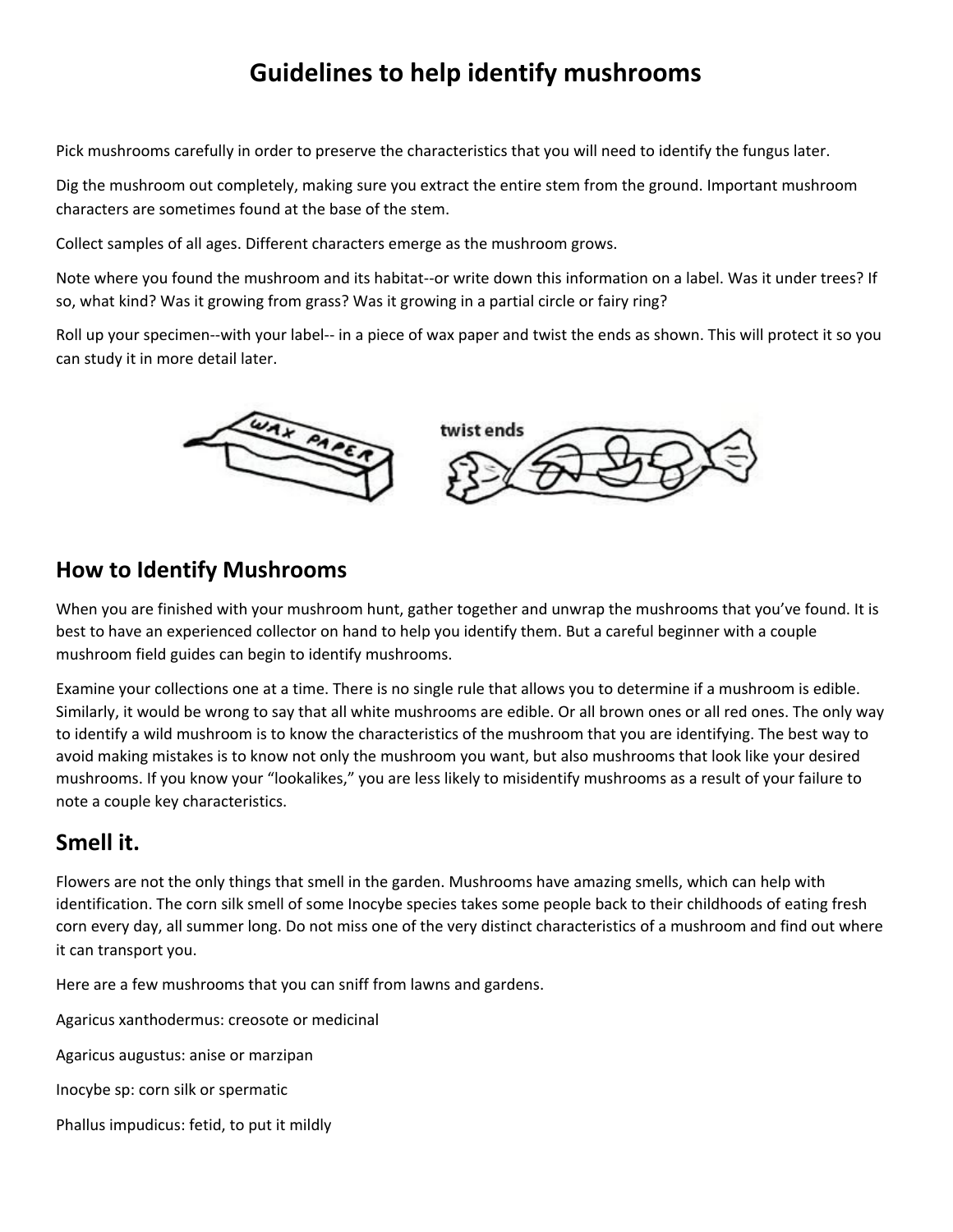### **Touch it**.

Not all mushrooms are the same to touch. They are fuzzy, slimy, dry, smooth, spiny, hairy, scaly, waxy and more. It's important to note how the mushroom feels.

## **Taste it.**

Once you've learned a bit about mushrooms, you can begin tasting them to help you identify them. For example, Russula emetica is intensely bitter. Take a small piece on the tip of your tongue, hold it there for a few seconds, and then spit it out. If you spit it out, it won't hurt you.

# **Make a Spore Print**

Mushroom spores come in all colors from white and black to pink and purple. Determining the color of a mushroom's spores can help you identify the fungus. Even though spores are microscopic, you can frequently figure out their color by making a "spore print." Most city mushrooms produce spores on gills, which are the blade-like structures on the underside of a mushroom's cap. To make a spore print, place the mature mushroom, gills facing down, on a white piece of paper. Cover it and leave it for a couple hours, and you may find a beautiful--and delicate--spore print.

Mushrooms that don't have gills produce spores in other structures. A puffball, which starts as a solid white mass, slowly dries out, finally puffing out dust-like spores when it is squeezed or disturbed. Some mushrooms produce spores in "pores," which appear under the cap instead of gills. Other mushrooms make spores on "teeth," spine-like structures under the cap.



## **Look for a Cup, a Ring or Warts**

In addition to producing spores of different colors, mushrooms grow other structures that provide clues to their identities. For example, the diagram below illustrates the development of mushrooms in the genus Amanita. It starts (in figure below) as an "egg" or "button," covered with a "universal veil." When it emerges from the button (in figure two), the remains of the universal veil leave the "cup" or "volva" at the base and the "patches" or "warts" on the top of the cap. At this stage, a "partial veil" connects the cap to the stem, covering the gills. When the cap expands from the stem (in figure 3), the gills become visible, and the remains of the partial veil form a "ring" on the stem. If a mushroom that you've found has these structures--and other information is consistent--you may conclude that you've found an Amanita. But you must be thorough because other gilled and non-gilled mushrooms may have these structures, such as a ring or cup, as well.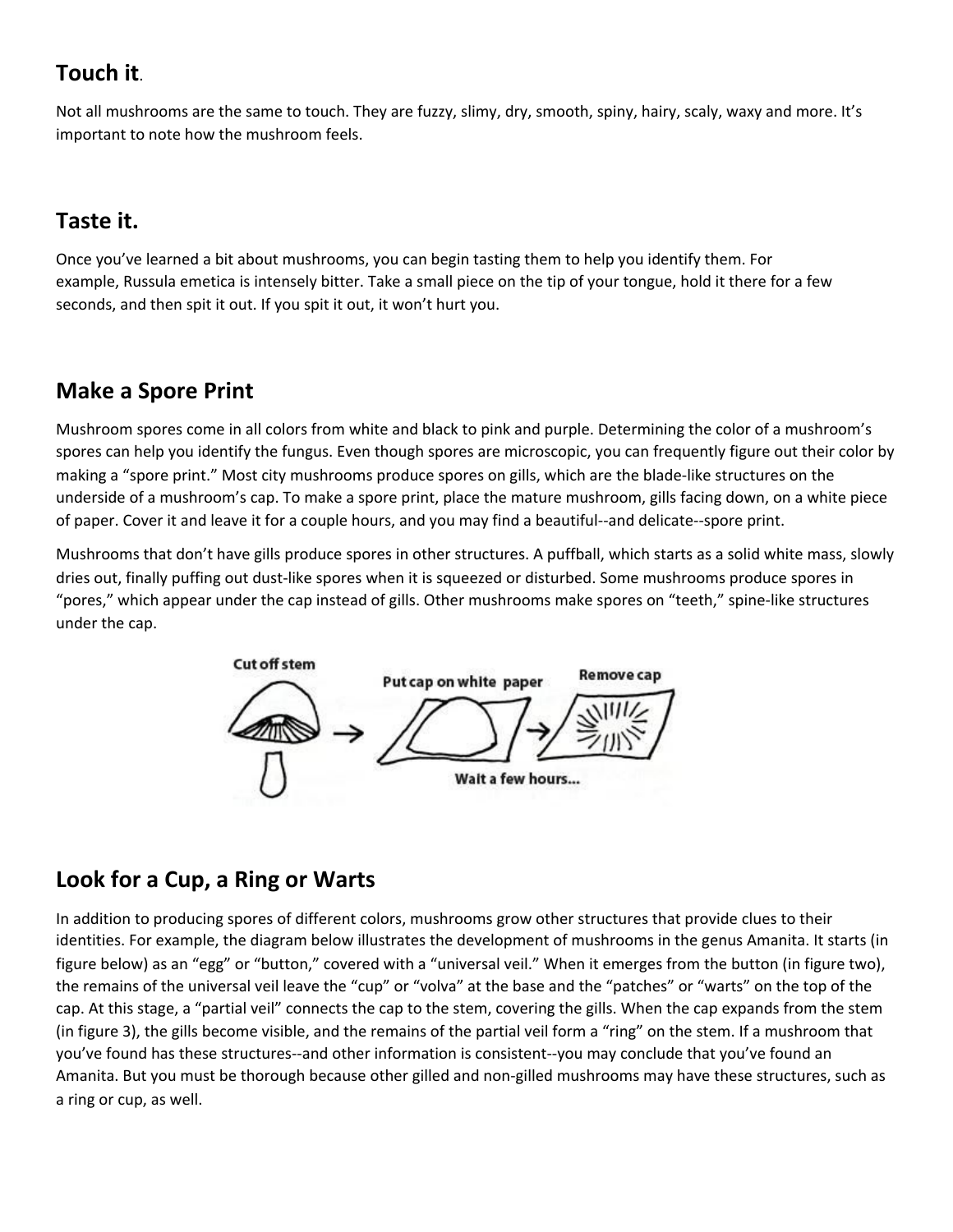

### **Look at the Shape of the Cap**

Mushroom caps come in many different shapes. You should look carefully at the mushroom's cap during various stages of development. Some young mushroom caps may be conic of convex, later becoming plane or depressed. Also be on the lookout for slight variations in cap shape, such as a "knob" or "umbo" on top.



### **Look at How the Gills Attach to the Cap**

A mushroom's gills--if it has gills--attach to the stem in several ways. Some gills are not attached to the stem at all. These are called "free" gills. Others are decurrent, running down the stem. It can sometimes be difficult to determine exactly how the gills attach to the stem without looking at specimens of varying ages.

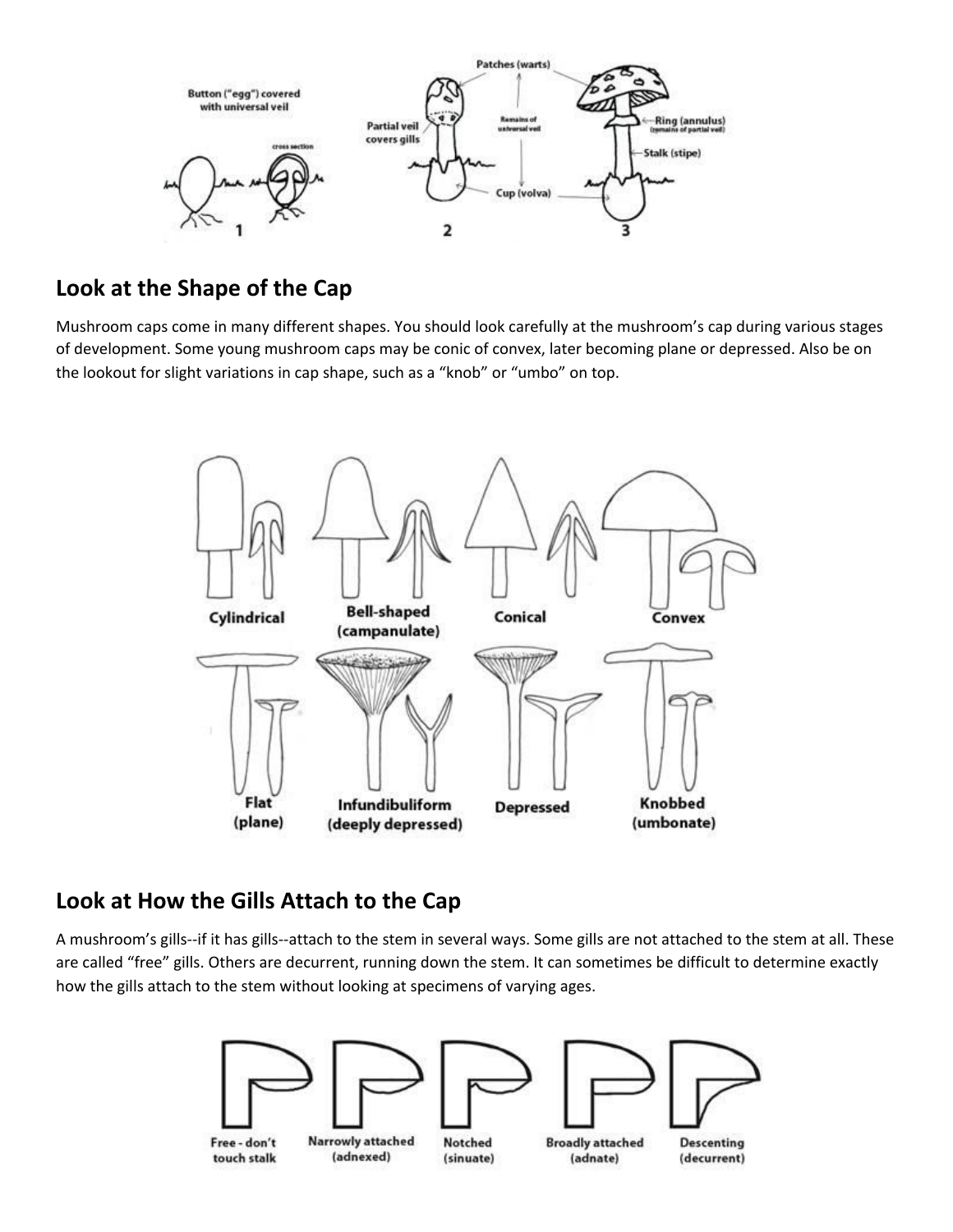### **Look at the Shape of the Stem**

Mushroom stems are shaped in distinctive ways, from "bulbous to "equal." Again, it's best to look at a number of specimens



### **Look at How the Stem Emerges from the Cap**

The stem of a mushroom attaches to the cap in a variety of ways. In some cases, of course, there is no stem at all--or no cap for that matter. In other cases, the stem comes from the center of the cap.

#### **Look at the Colors and Markings**

When you start to look at individual mushrooms in more detail, the amount of amazing stuff to see expands exponentially. And all of it can provide clues to the mushroom's identity. For example, mushrooms can vary in color from all shades of brown to all shades of red. They can disintegrate into an inky mess. They can have striated or smooth caps. They can have scaly, dotted, or hairy stems. Even the ring on the stem can have distinctive--and beautiful--forms. The best mushroom identifiers hone their skills of observation, allowing them not only to classify mushrooms more accurately but to more deeply admire these unbelievable organisms.

## **Look Through a Microscope**

This website aims to help you identify mushrooms in the field, under the swing set if necessary. In fact, many mushrooms can be identified adequately wherever you find them with the help of this field guide (and perhaps a couple other for cross-checking), particularly if specimens of varying maturities are available.

However, it is impossible to identify many mushrooms with certainty without checking microscopic characteristics. So, if you get serious about trying to put a complete name on all mushrooms you find, you'll have to learn how to handle a microscope. If you do, you'll find a new world of spore shapes (spiked, ribbed, lumpy, spherical, elliptical), reactions, and colors to observe. You'll also have to buy another mushroom field guide because this one does not cover microscopic characters

#### **How to Name Mushrooms**

Most mushrooms have both a "common name" (e.g., chanterelle) and a Latin "scientific name" (e.g., Cantharellus cibarius). Unlike most amateur bird watchers or butterfly hunters, who converse about birds and butterflies using common names like Robin or Tiger Swallowtail, most amateur mushroom hunters refer to scientific names when talking